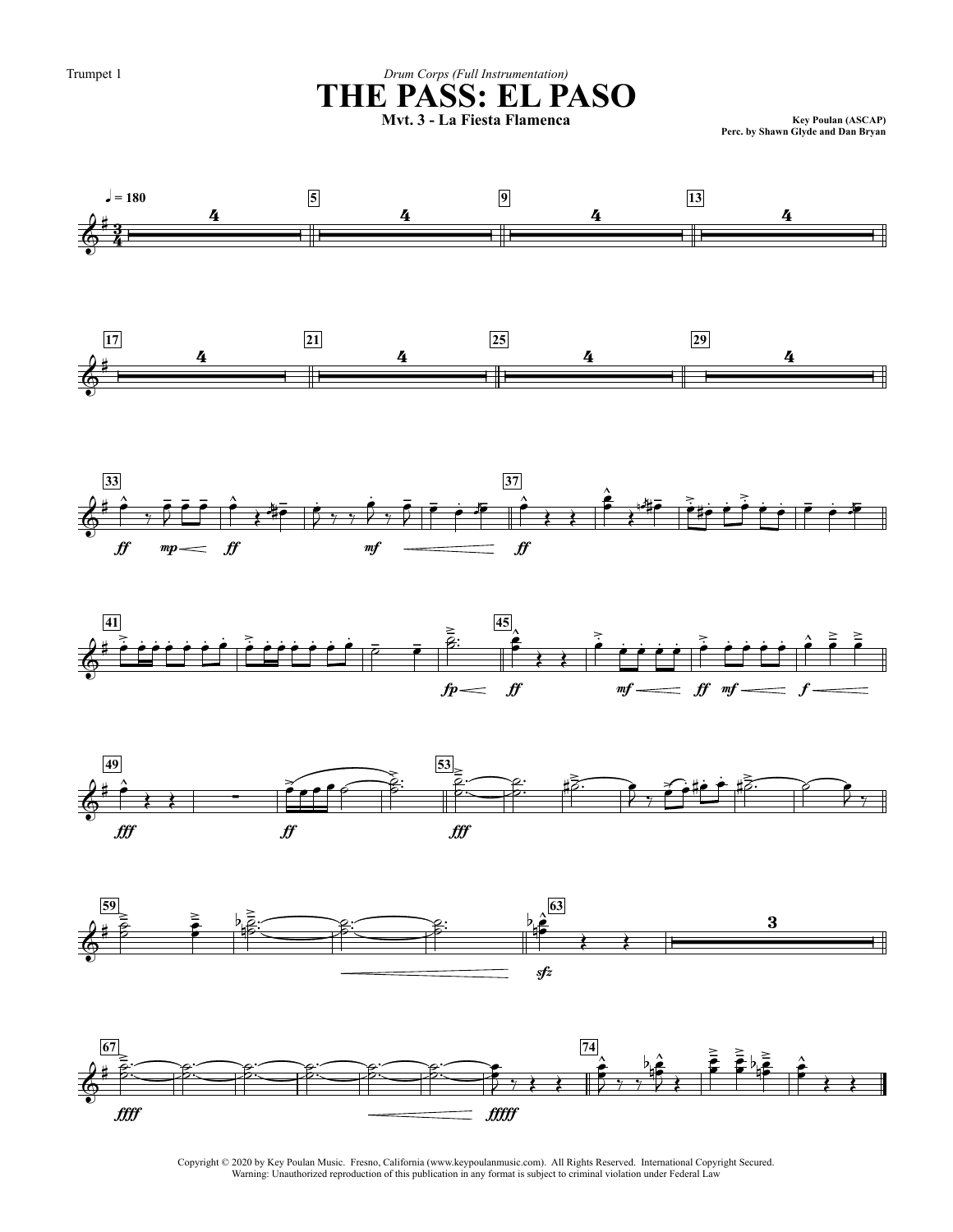Trumpet 2

### Drum Corps (Full Instrumentation) THE PASS: EL PASO

Key Poulan (ASCAP)<br>Perc. by Shawn Glyde and Dan Bryan

















Copyright © 2020 by Key Poulan Music. Fresno, California (www.keypoulanmusic.com). All Rights Reserved. International Copyright Secured. Warning: Unauthorized reproduction of this publication in any format is subject to criminal violation under Federal Law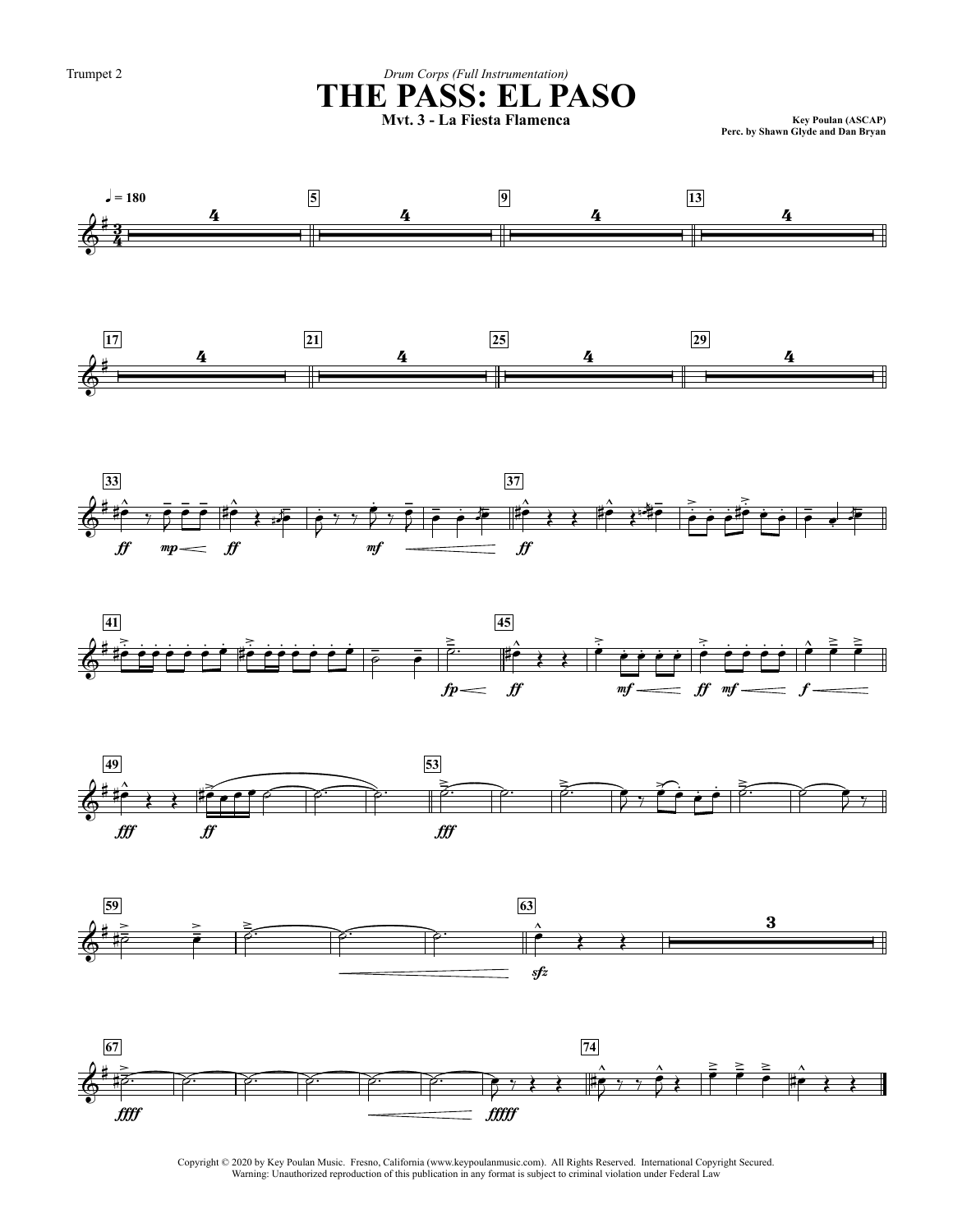Trumpet 3

 $= 180$ 

### Drum Corps (Full Instrumentation) THE PASS: EL PASO

Key Poulan (ASCAP)<br>Perc. by Shawn Glyde and Dan Bryan















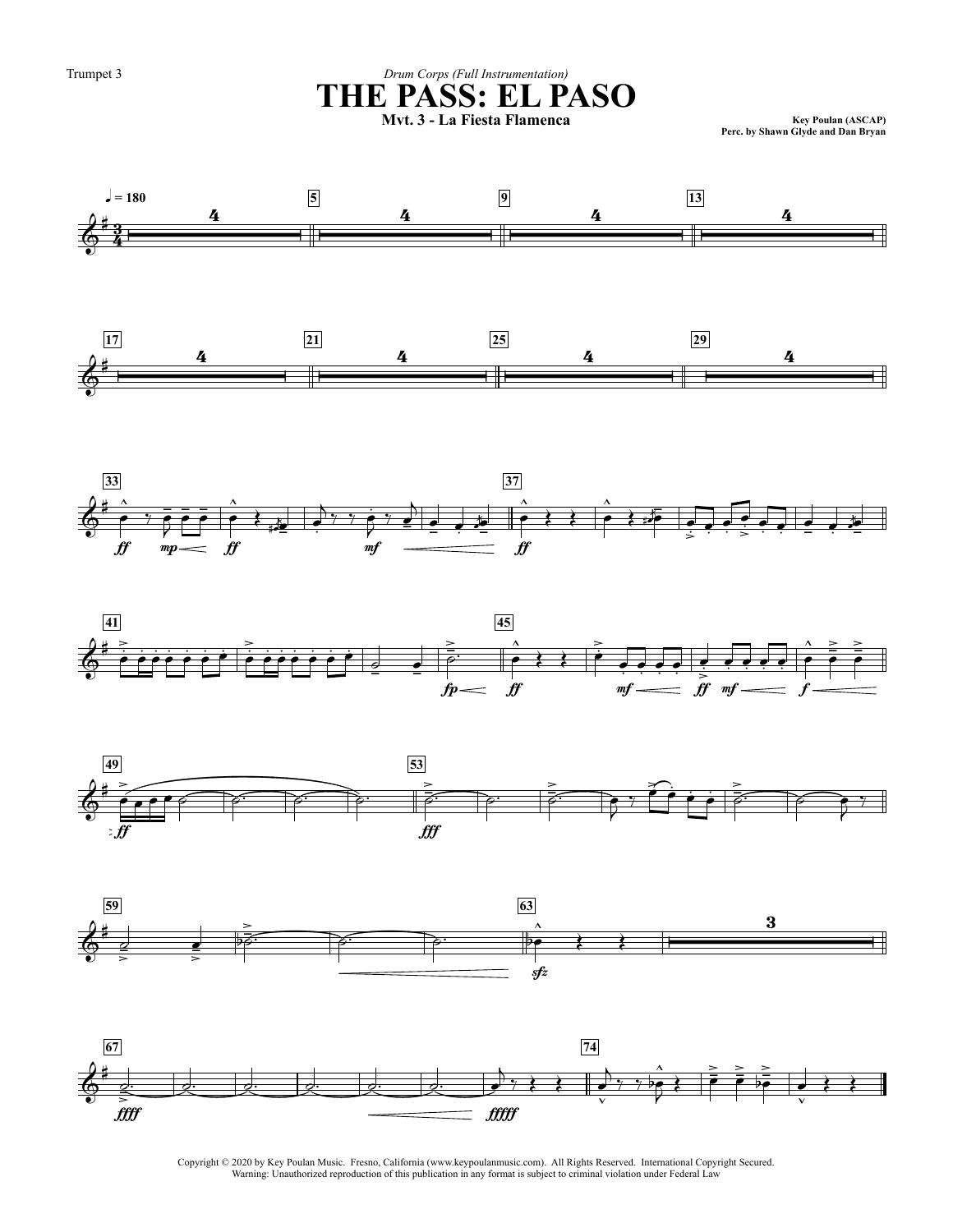Mellophone 1

### Drum Corps (Full Instrumentation) THE PASS: EL PASO

Key Poulan (ASCAP)<br>Perc. by Shawn Glyde and Dan Bryan















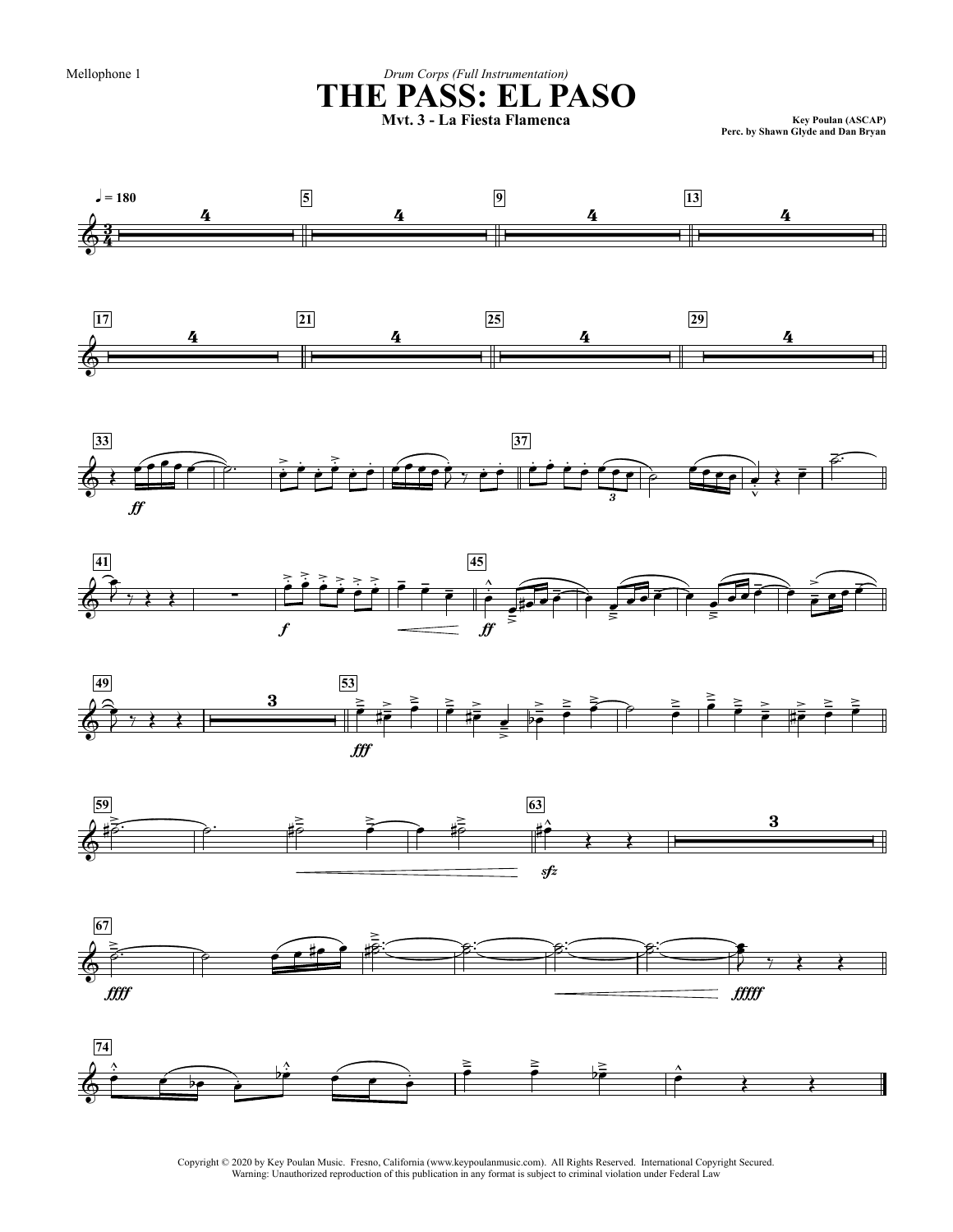Mellophone 2

# Drum Corps (Full Instrumentation) THE PASS: EL PASO

Key Poulan (ASCAP)<br>Perc. by Shawn Glyde and Dan Bryan















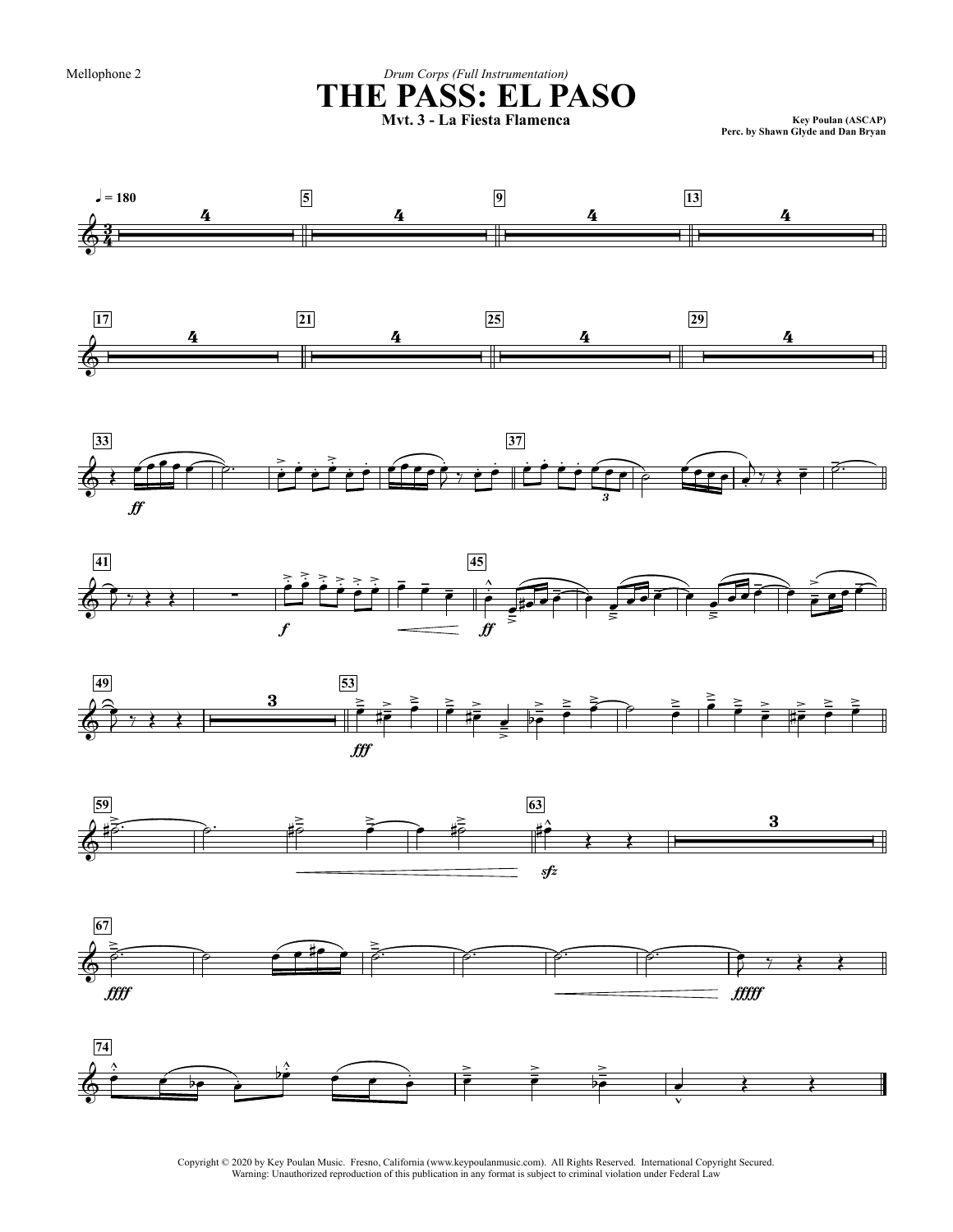Baritone 1

### Drum Corps (Full Instrumentation) THE PASS: EL PASO

Key Poulan (ASCAP)<br>Perc. by Shawn Glyde and Dan Bryan













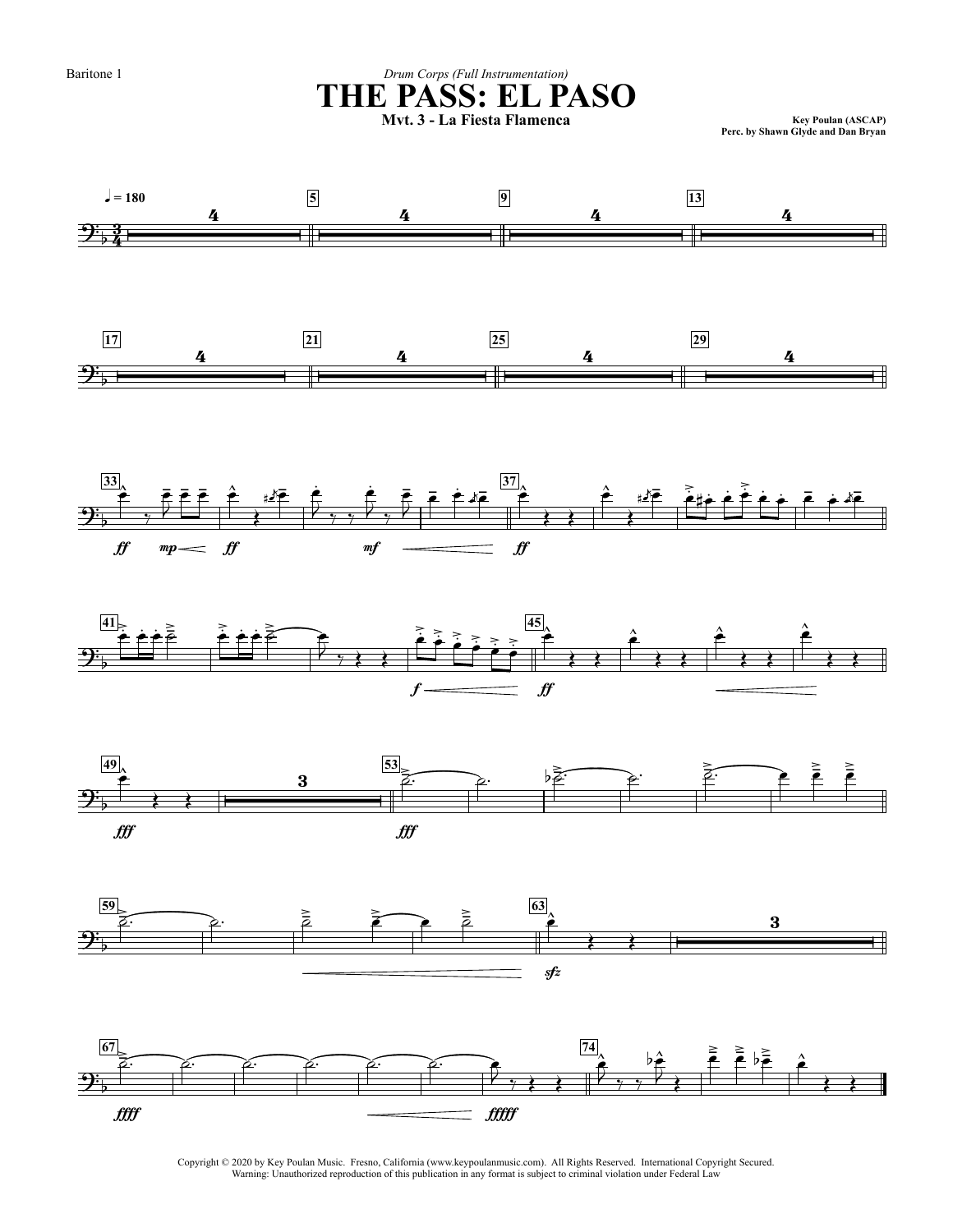Baritone 2

### Drum Corps (Full Instrumentation) THE PASS: EL PASO

Key Poulan (ASCAP)<br>Perc. by Shawn Glyde and Dan Bryan













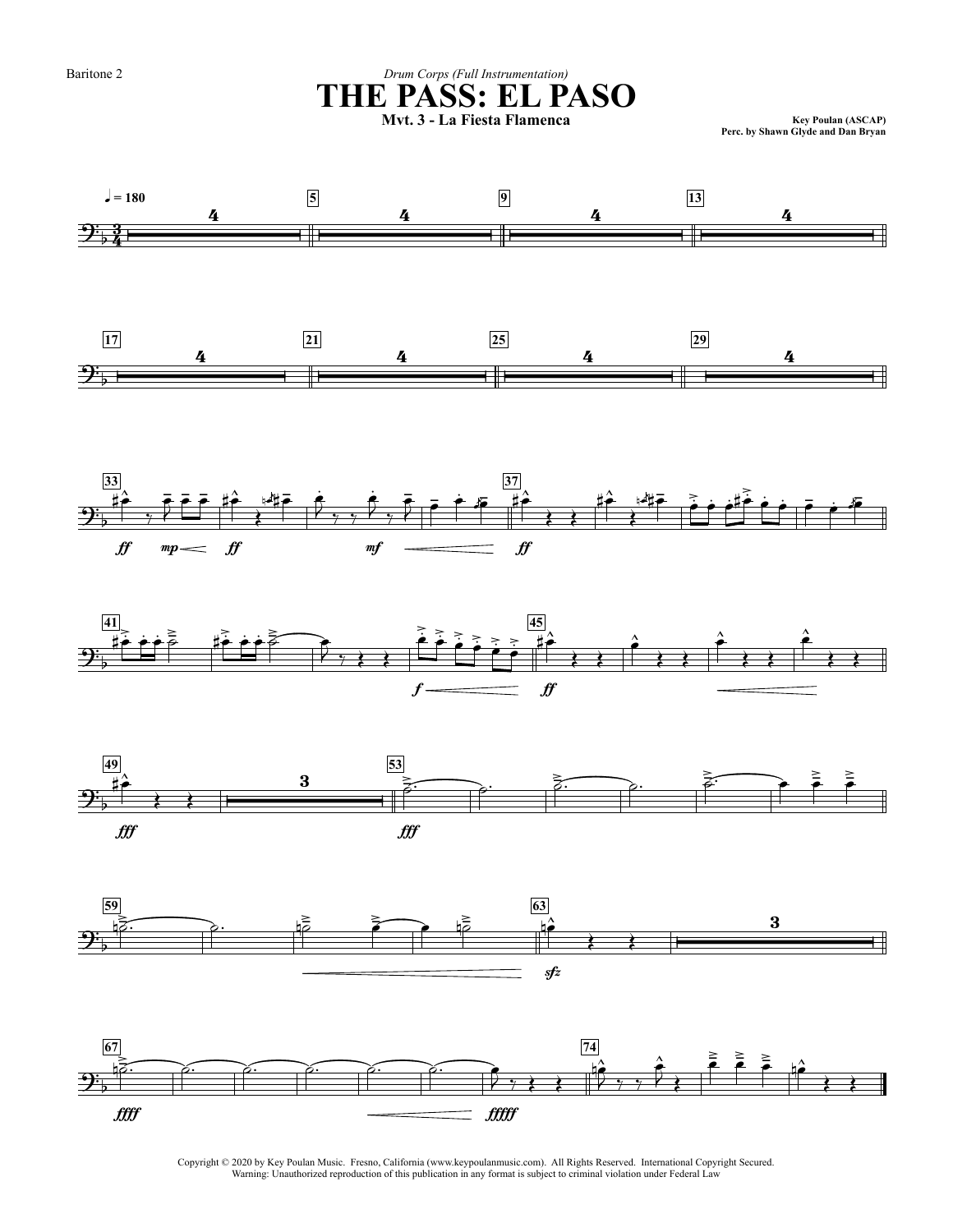Baritone 3

 $\sqrt{2}$  = 180

### Drum Corps (Full Instrumentation) THE PASS: EL PASO

Key Poulan (ASCAP)<br>Perc. by Shawn Glyde and Dan Bryan















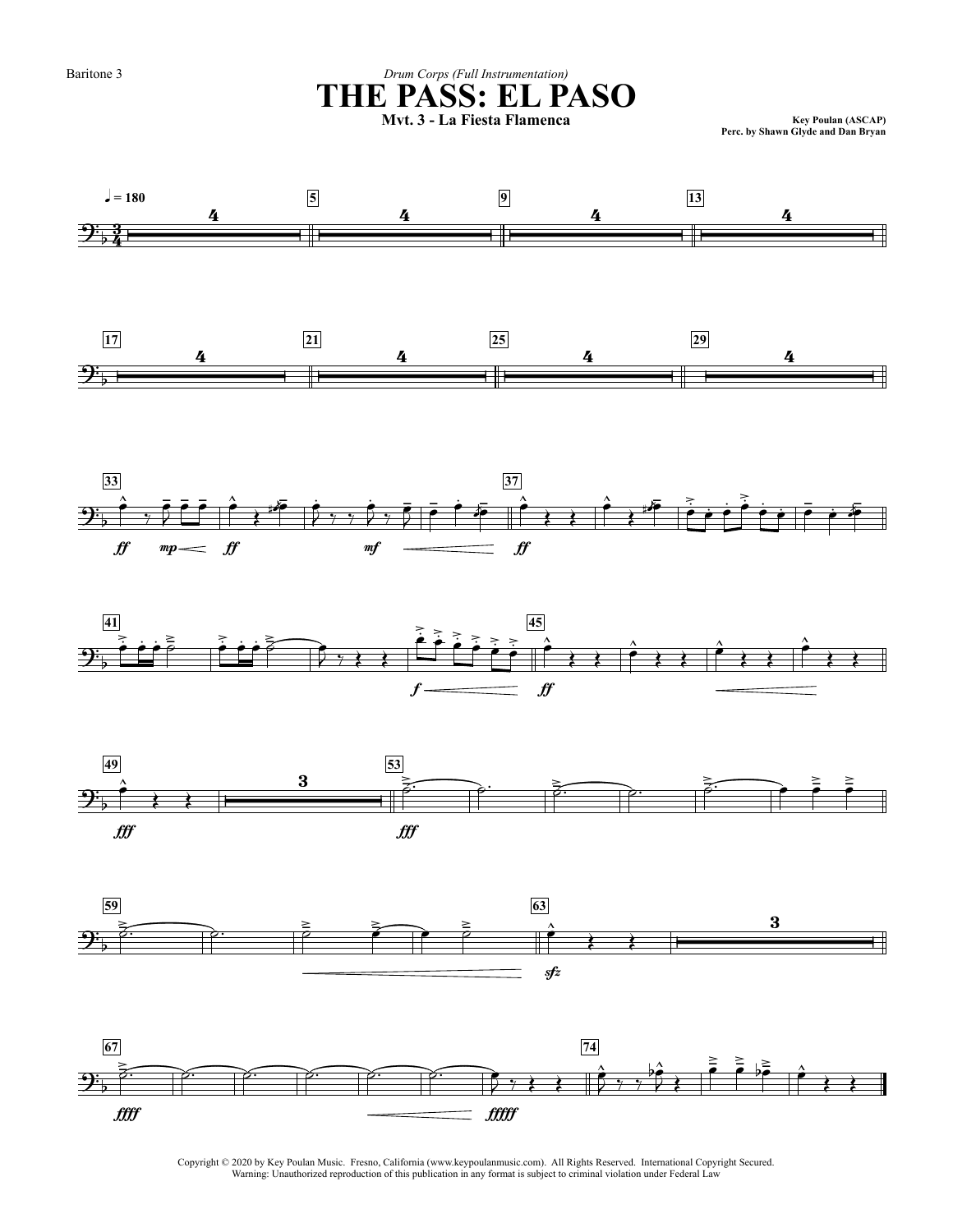













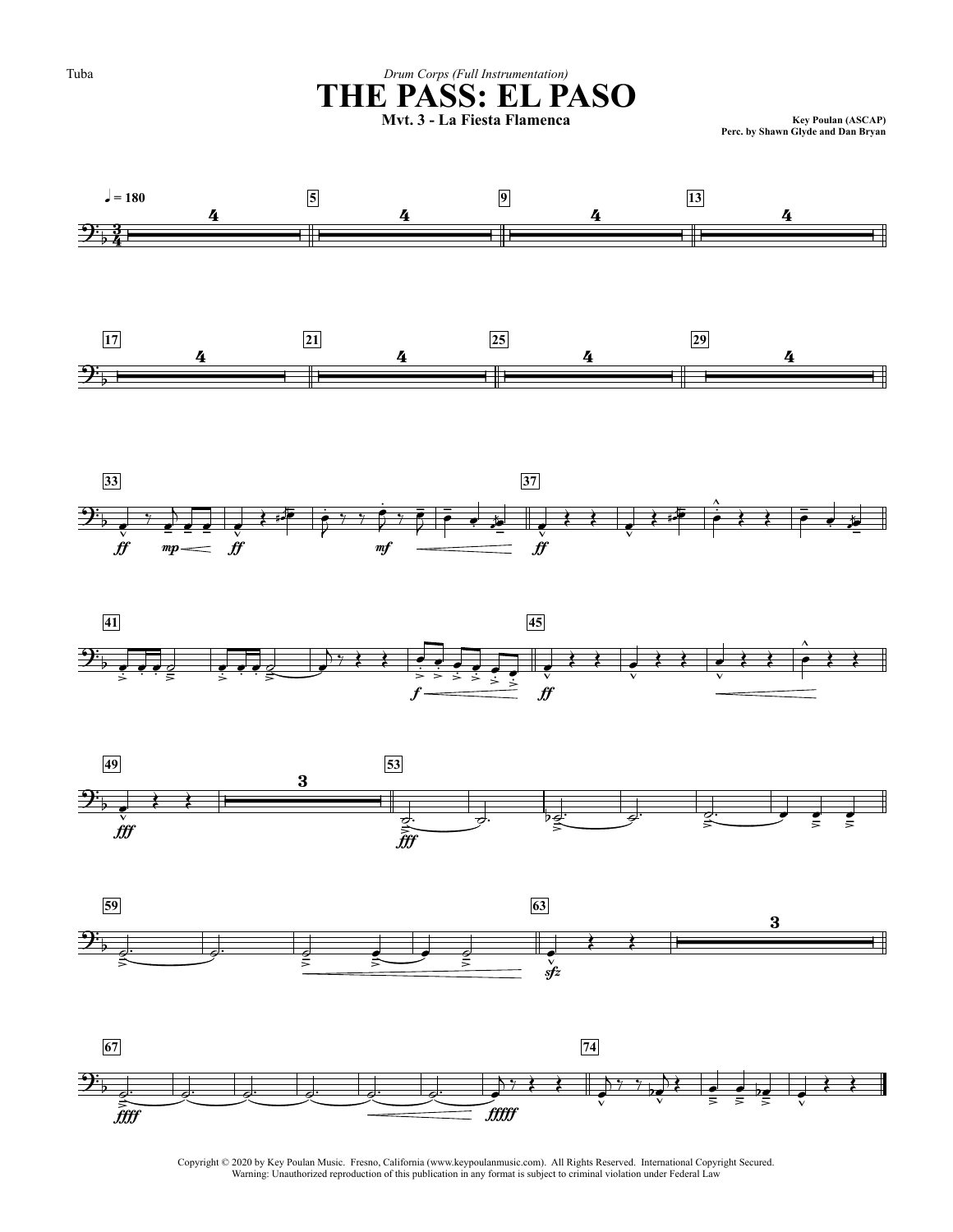Key Poulan (ASCAP)<br>Perc. by Shawn Glyde and Dan Bryan













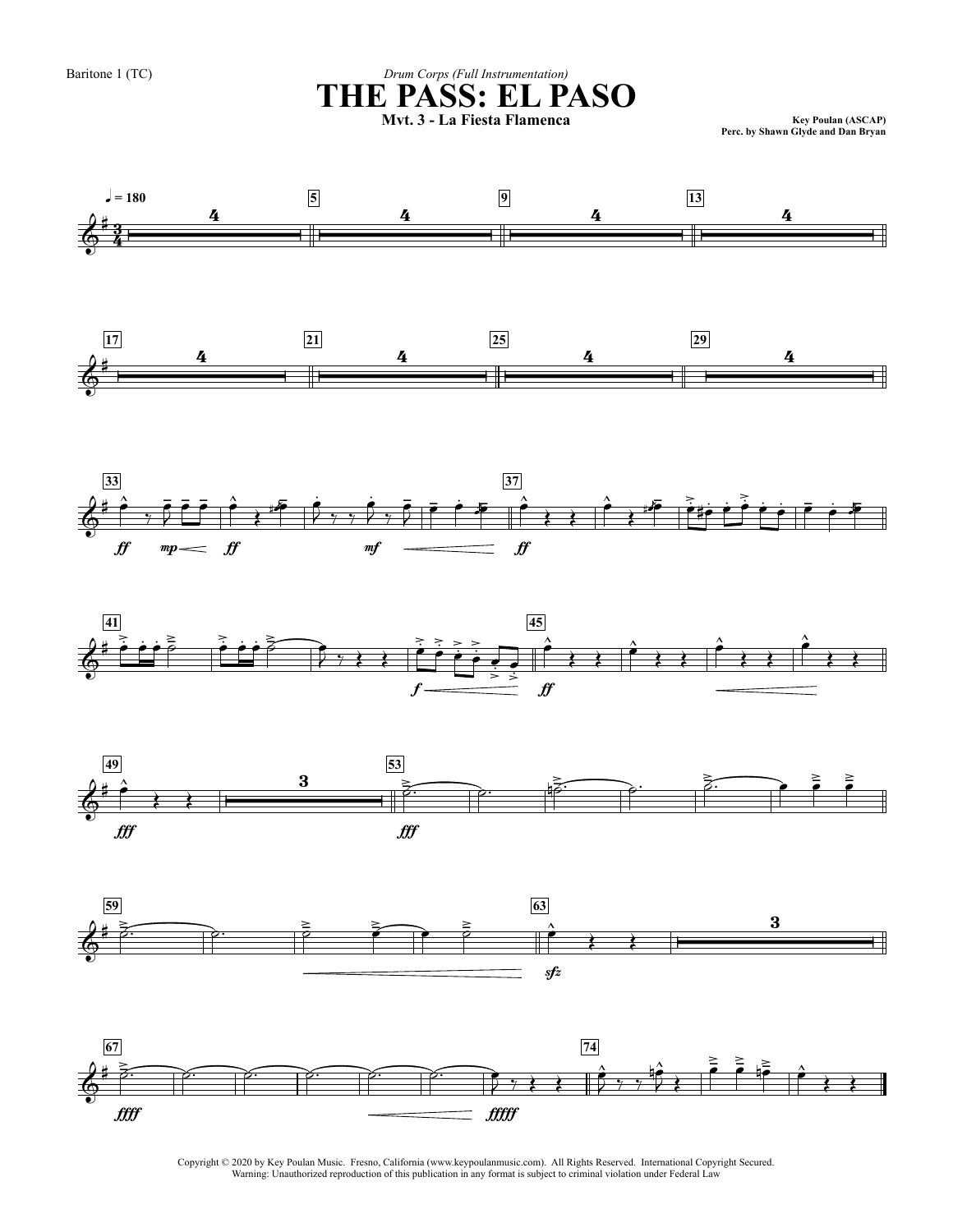Key Poulan (ASCAP)<br>Perc. by Shawn Glyde and Dan Bryan













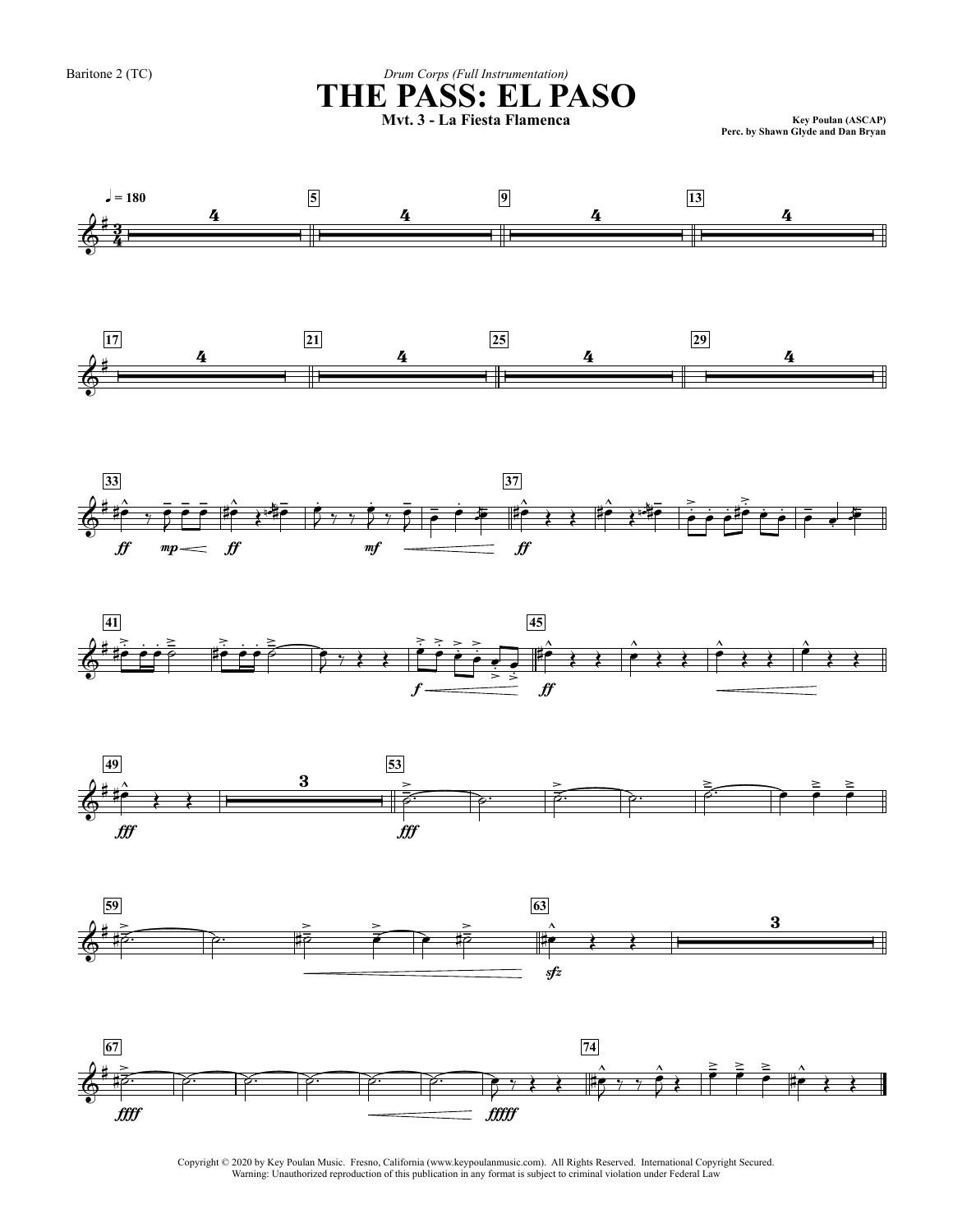Key Poulan (ASCAP)<br>Perc. by Shawn Glyde and Dan Bryan